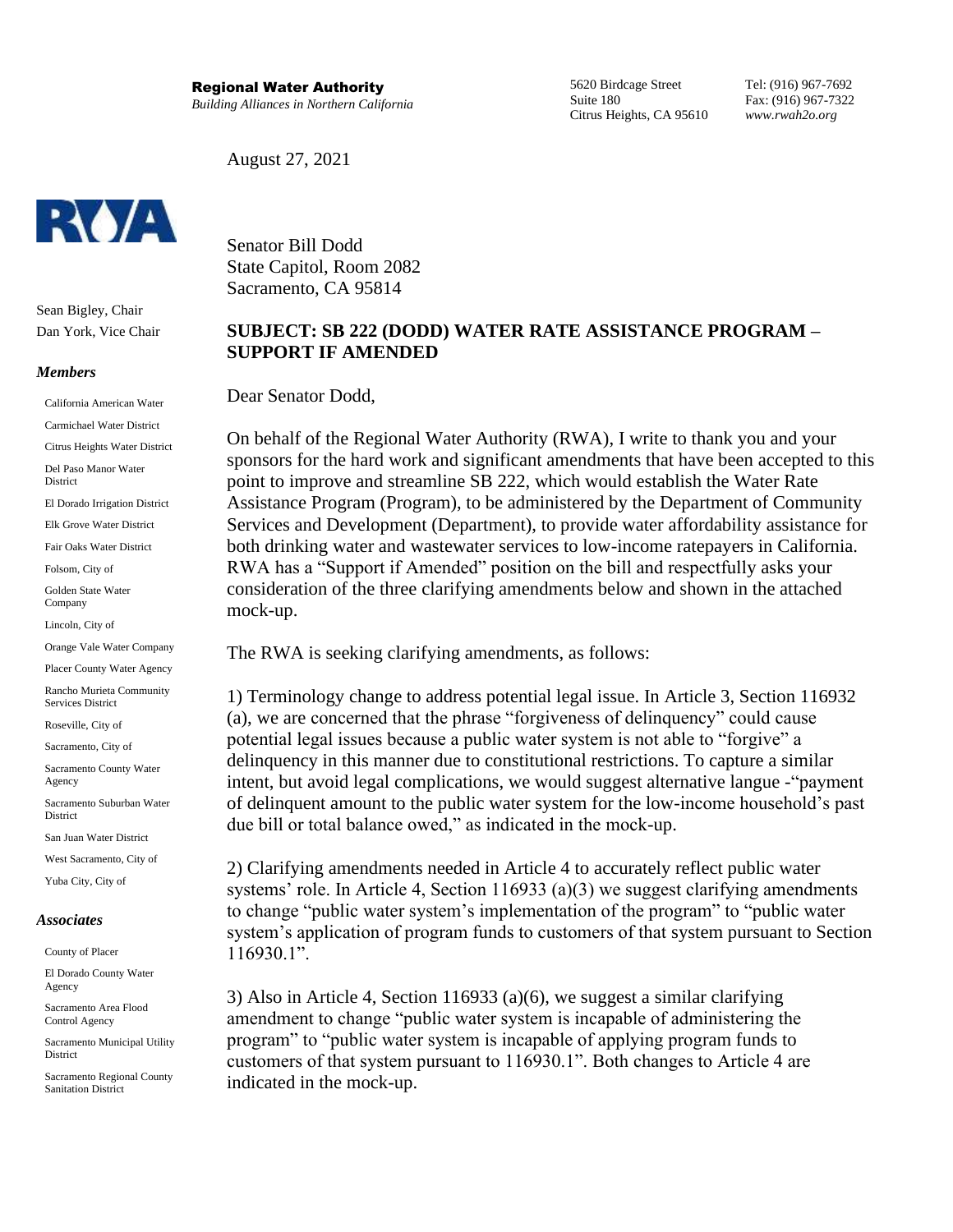# Letter to Senator Bill Dodd **SUBJECT: SB 222 (DODD) WATER RATE ASSISTANCE PROGRAM – SUPPORT IF AMENDED**

August 30, 2021 Page two of two

The RWA believes that this clarifying language more accurately reflects a public water system's role in providing ratepayer assistance, based on language in Article 1, and would ensure alignment between Article 1 and Article 4.

4) Add Public Sewer System References. The term "public sewer system" is missing from several parts of the bill. The attached mock-up includes these amendments (Article 4, Section  $116933(a)(1)$ , (a)(6), and (b)).

The RWA thanks you in advance for your consideration of these amendments to SB 222, which we believe would provide greater clarity to the role of public water systems in the Program and avoid legal issues in managing delinquencies. Ryan Ojakian, Legislative and Regulatory Affairs Program Manager with the RWA is available to answer any questions you may have concerning the RWA's position on SB 222 and may be reached at (916) 967-7692 or [rojakian@rwah2o.org.](mailto:rojakian@rwah2o.org)

Sincerely,

James Peifer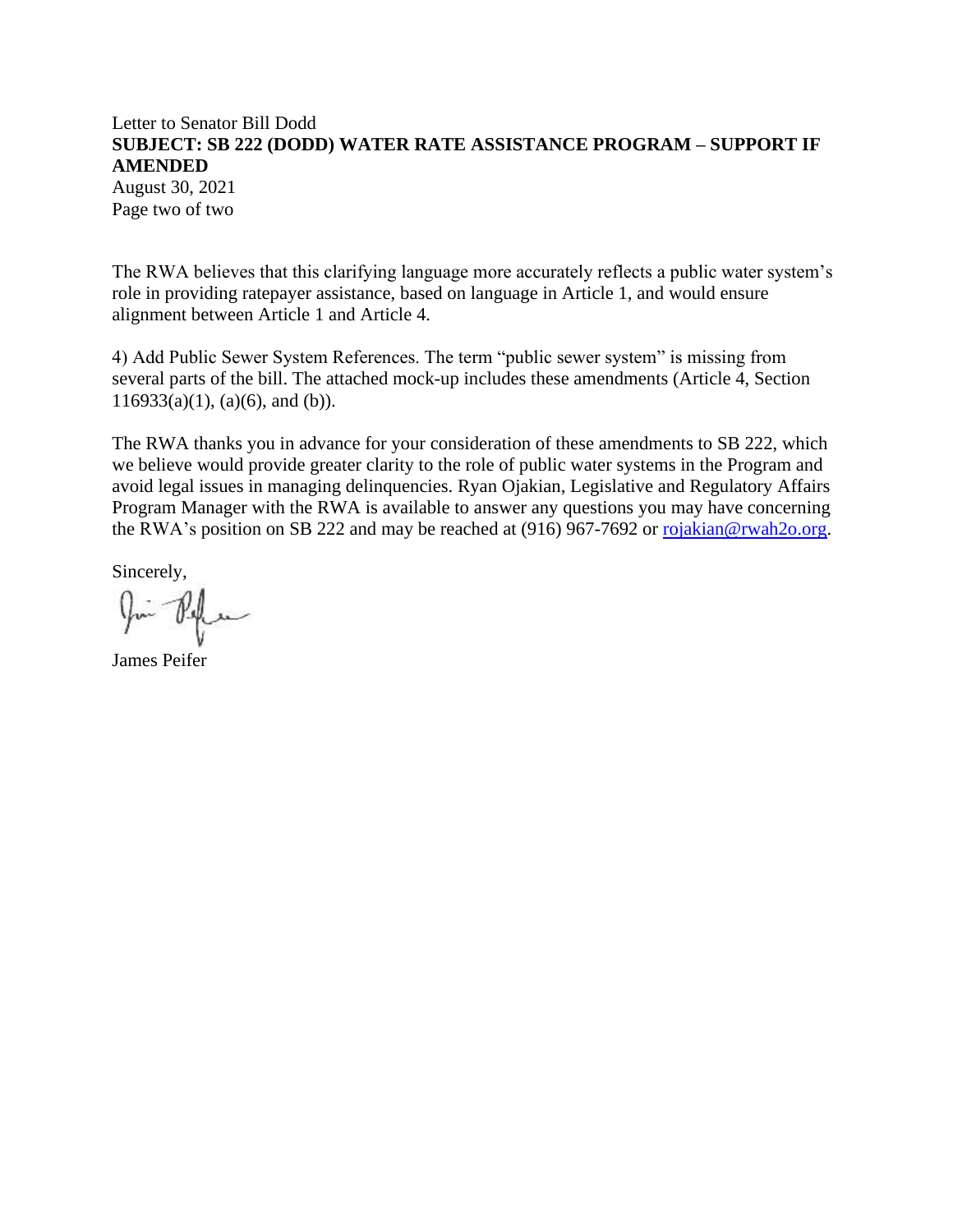### **Regional Water Authority Requested Amendments SB-222 (Dodd) - July 15, 2021 version**

Requested amendments highlighted and in **bold underline** *SECTION 1.* 

*Section 12087.8 is added to the Government Code, to read: 12087.8.* 

*Subject to Section 116931.3 of the Health and Safety Code, the department shall develop and administer the Water Rate Assistance Program established pursuant to Chapter 6.5 (commencing with Section 116930) of Part 12 of Division 104 of the Health and Safety Code and expend moneys appropriated by the Legislature for the purposes of the program.* 

*SEC. 2.* 

*Chapter 6.5 (commencing with Section 116930) is added to Part 12 of Division 104 of the Health and Safety Code, to read:* 

# *CHAPTER 6.5. Water Rate Assistance Program Article 1. Water Rate Assistance Fund 116930.*

*(a) The Water Rate Assistance Fund is hereby established in the State Treasury to provide water affordability assistance, for both drinking water and wastewater services, to low-income ratepayers and ratepayers experiencing economic hardship in California. Moneys in the fund shall be available upon appropriation by the Legislature to the department to provide, in consultation with the state board, all of the following:* 

*(1) Direct water bill assistance.* 

*(2) Water bill credits to renters and individuals or households that pay other amounts, fees, or charges related to residential water or wastewater service.* 

*(3) Water crisis assistance.* 

*(b) The department may, upon appropriation by the Legislature, expend moneys from the fund for reasonable costs associated with the administration of this chapter, not to exceed 10 percent of the annual deposits into the fund. "Reasonable costs associated with the administration of this chapter" includes state board administrative costs associated with this chapter.* 

# *116930.1.*

*The department shall do all of the following in administering the fund:* 

*(a) Track and manage revenue in the fund separately from all other revenue.* 

*(b) Develop and implement a process for the department to disburse program funds to public water systems, sewer systems, or third-party providers for direct application to households, including controls to prevent fraud, waste, and abuse.* 

*(c) Manage and maintain fund balances in conjunction with the Controller, the Treasurer, the California State Auditor's Office, and the Department of Finance, as appropriate.* 

*(d) (1) Expend, upon appropriation by the Legislature, moneys in the fund for grants, contracts, direct monetary assistance, or services to assist eligible recipients.*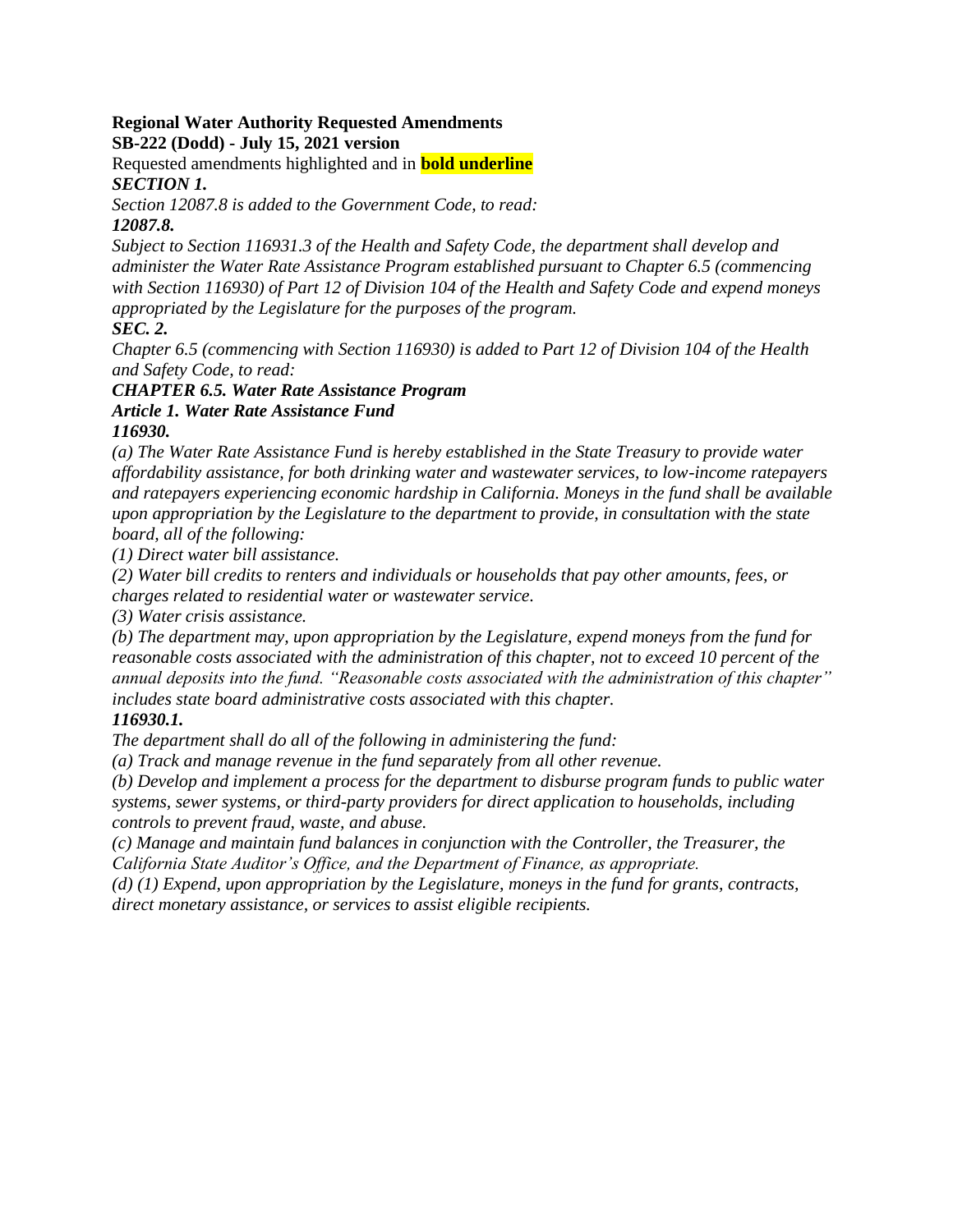*(2) Services may include technical assistance to public water systems, or sewer systems, serving fewer than 3,300 connections to administer the application of funds to low-income households, including initial startup costs.* 

*(3) The department may identify and contract with a third-party fund administrator. The scope of work for the fund administrator may include, but is not limited to, eligibility determination, call center services, internet-based enrollments, and document intake and processing.* 

*(e) (1) Verify the eligibility of each recipient, based upon eligibility pursuant to Section 116931.1. (2) Establish a process to regularly confirm the eligibility of recipients, based upon eligibility pursuant to Section 116931.1.* 

*(3) The verification requirements in paragraphs (1) and (2) may be carried out by the third-party fund administrator described in paragraph (3) of subdivision (d).* 

# *Article 2. Program Implementation*

*116931.* 

*(a) The department, in consultation with the state board, shall, by January 1, 2023, develop guidelines and fund oversight procedures for implementation of the program.* 

*(b) In developing the guidelines, the department shall consult with an advisory group that includes representatives of all of the following:* 

*(1) Public water systems.* 

*(2) Sewer systems.* 

*(3) Technical assistance providers, including organizations that support the federal Low-Income Home Energy Assistance Program.* 

*(4) Local agencies, including agencies that manage multifamily housing serving low-income residents.* 

*(5) Nongovernmental organizations that work with residents of disadvantaged communities.* 

*(6) Representatives from the public, including, but not limited to, low-income residents, low-income residents who live in multifamily housing, and residents served by tribal water systems.* 

# *116931.1.*

*(a) The department shall, in consultation with the state board and advisory group described in subdivision (b) of Section 116931 and after a public hearing, adopt an annual fund expenditure plan. (b) The annual fund expenditure plan shall contain all of the following:* 

*(1) Identification of key terms, criteria, and metrics, and their definitions related to implementation of this section.* 

*(2) A description of how proposed remedies related to this section will be identified, evaluated, prioritized, and included in the annual fund expenditure plan.* 

*(3) A report of expenditures from the fund for the prior fiscal year, including how many households were served, and planned expenditures for the current fiscal year.* 

*(4) (A) An estimate of the number of households eligible for assistance, including those that do not receive a direct bill for water or wastewater.* 

*(B) In identifying household eligibility, the department shall consider both of the following:* 

*(i) If any member of the customer's household is a current enrollee in, or recipient of, CalWORKs, CalFresh, general assistance, Medi-Cal, Supplemental Security Income or State Supplementary* 

*Payment Program, or California Special Supplemental Nutrition Program for Women, Infants, and Children.*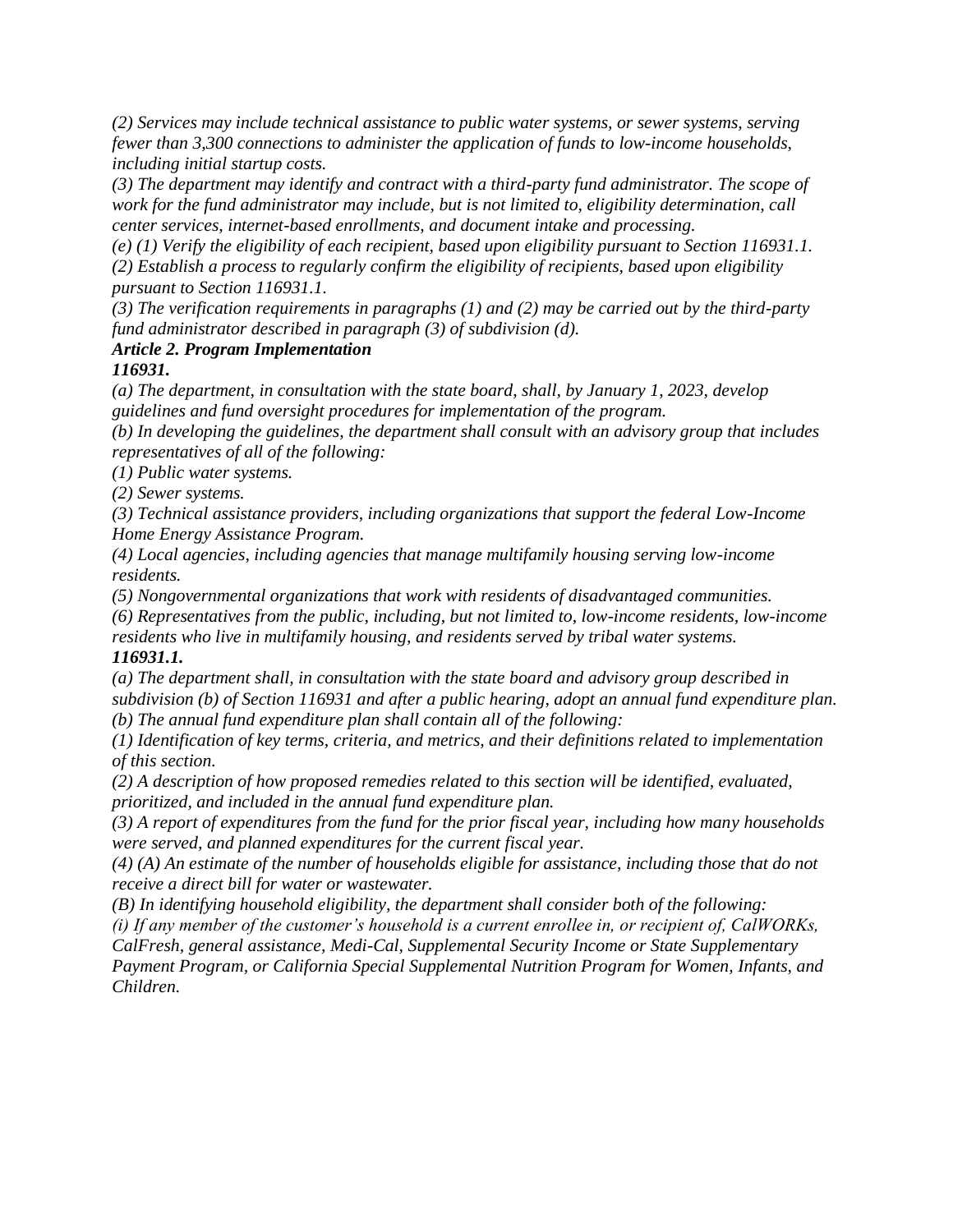*(ii) Utility customers enrolled in the California Alternate Rates for Energy (CARE) program established pursuant to Section 739.1 of the Public Utilities Code and the Family Electric Rate Assistance program established pursuant to Section 739.12 of the Public Utilities Code.* 

*(5) A section that discusses water and wastewater affordability challenges and proposed solutions for reducing water debt for eligible Californians served by public water systems, sewer systems, state small water systems, local small water systems, and domestic wells. An evaluation of solutions shall include, but not be limited to, all of the following:*

*(A) Amortization of an unpaid balance.* 

*(B) Participation in an alternative payment schedule.* 

*(C) Partial or full reduction of the unpaid balance financed without additional charges to other ratepayers.* 

*(D) Temporary deferral of payment.* 

*(E) An arrearage management plan.* 

*(F) Percentage of income payment plan.* 

*(6) Methods to ensure timely and meaningful public participation and encourage enrollment in the program.* 

*(7) An estimate of the funding available for the next fiscal year based on the amount available in the fund, anticipated funding needs, other existing funding sources, and other relevant data and information.* 

*(c) The annual fund expenditure plan shall identify the funding need of disadvantaged communities and low-income households whose water and wastewater bill charges pose affordability challenges based on metrics developed by the department in consultation with the state board and Public Utilities Commission.* 

*(d) The annual fund expenditure plan shall include analysis with metrics to evaluate how expenditures from prior fiscal years improved affordability.* 

*(e) Within one year of an appropriation in the annual Budget Act or another statute for purposes of this chapter, and every March 1 thereafter, the department shall provide to the Joint Legislative Budget Committee and the chairpersons of the fiscal committees in each house of the Legislature the most recently adopted fund expenditure plan. The department may submit the fund expenditure plan as required by this subdivision either in the Governor's Budget or as a separate report. 116931.2.* 

*(a) By July 1, 2022, the Public Utilities Commission shall establish a mechanism for electrical corporations and gas corporations to regularly share data with the department regarding the utility customers enrolled in, or eligible to be enrolled in, the California Alternate Rates for Energy (CARE) program established pursuant to Section 739.1 of the Public Utilities Code and the Family Electric Rate Assistance program established pursuant to Section 739.12 of the Public Utilities Code. Electrical corporations and gas corporations shall regularly share that data with the department through the mechanism.* 

*(b) (1) The department may enter into agreements with local publicly owned electric utilities and local publicly owned gas utilities, including, but not limited to, municipal utility districts and irrigation districts, for the purpose of regularly sharing data with the department regarding utility customers enrolled in, or eligible to be enrolled in, affordability programs benefiting low-income customers.* 

*(2) The agreements may authorize the department to provide data pursuant to this subdivision to local water agencies for the sole purpose of assisting with the administration of the program.*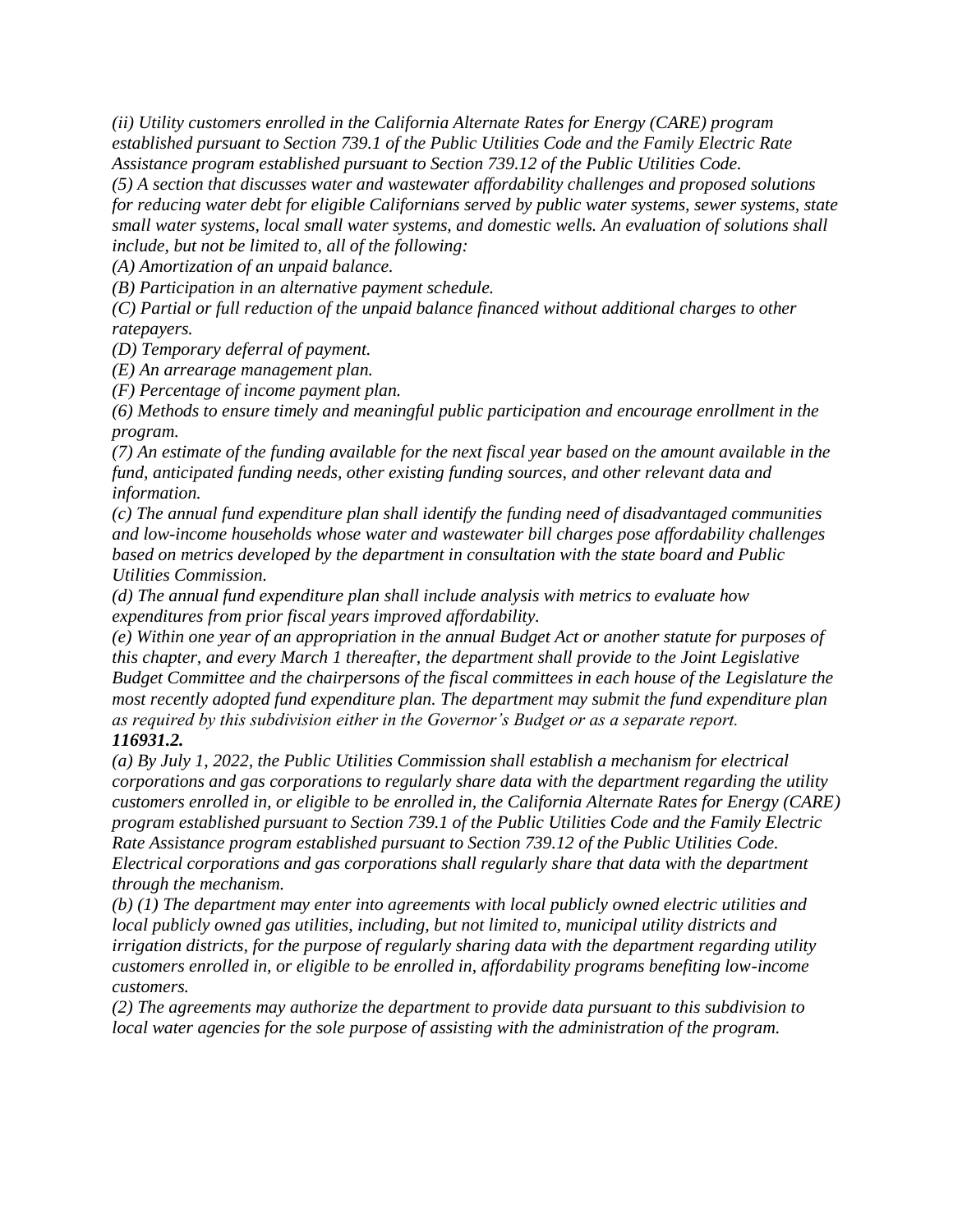*(c) Data shared pursuant to subdivision (a) or (b) is subject to Section 6254.16 of the Government Code and the Information Practices Act of 1977 (Chapter 1 (commencing with Section 1798) of Title 1.8 of Part 4 of Division 3 of the Civil Code).* 

# *116931.3.*

*The operation of this chapter is contingent on an appropriation in the annual Budget Act or another statute for purposes of this chapter.* 

# *Article 3. Fund Expenditures*

# *116932.*

*(a) If moneys are deposited into the fund before the adoption of an annual fund expenditure plan, the department, in consultation with the state board, shall, upon appropriation by the Legislature, expend those moneys from the fund to provide water crisis assistance to low-income households through direct assistance to the low-income households,* **payment of delinquent amount to the public water system for the low-income customer's past due bill or total balance owed,**  *forgiveness of delinquency by the public water system and reimbursement by the department or state board, or some other disbursement mechanism.* **A public water system or public sewer system shall apply credit to a customer account for monies received from the department that are intended to address that customer's delinquency.** *The department may use up to 10 percent of those moneys for administrative purposes. "Administrative purposes" includes state board* 

*administrative costs associated with this chapter. (b) The department may adopt emergency regulations pursuant to the Administrative Procedure Act (Chapter 3.5 (commencing with Section 11340) of Part 1 of Division 3 of Title 2 of the Government Code) to implement this section.* 

### *Article 4. Program Administration 116933.*

*(a) The department shall do all of the following in administering the program:* 

*(1) Once an annual funding expenditure plan is adopted and includes funding for a low-income rate assistance program, provide low-income rate assistance for customers of public water systems* **and sewer systems** *and eligible households that do not receive a direct bill for water.* 

*(2) Coordinate with the Public Utilities Commission to cease existing rate assistance programs offered by investor-owned water utilities and transition the customers to the program through a process established by the commission.* 

*(3) For a public water system or sewer system that is not regulated by the Public Utilities Commission, consult with the state board on options to provide oversight of the public water* 

*system's* **or sewer system's application of program funds to customers of that system pursuant to Section 116930.1** *implementation of the program to ensure effectiveness and prevent fraud, waste, and abuse.* 

*(4) In consultation with the state board and the Public Utilities Commission, develop and publish performance metrics for the program, including, but not limited to, enrollment levels, total water shutoffs for inability to pay, and on-time payment levels.* 

*(5) Coordinate with other state agencies and resolve disputes as necessary.* 

*(6) Identify alternative entities to distribute and track benefits if a public water system* **or sewer system** *is unwilling to do so or if the department, in consultation with the state board, has determined a public water system* **or sewer system** *is incapable of* **applying program funds to customers of that system pursuant to Section 116930.1.** *administering the program.*